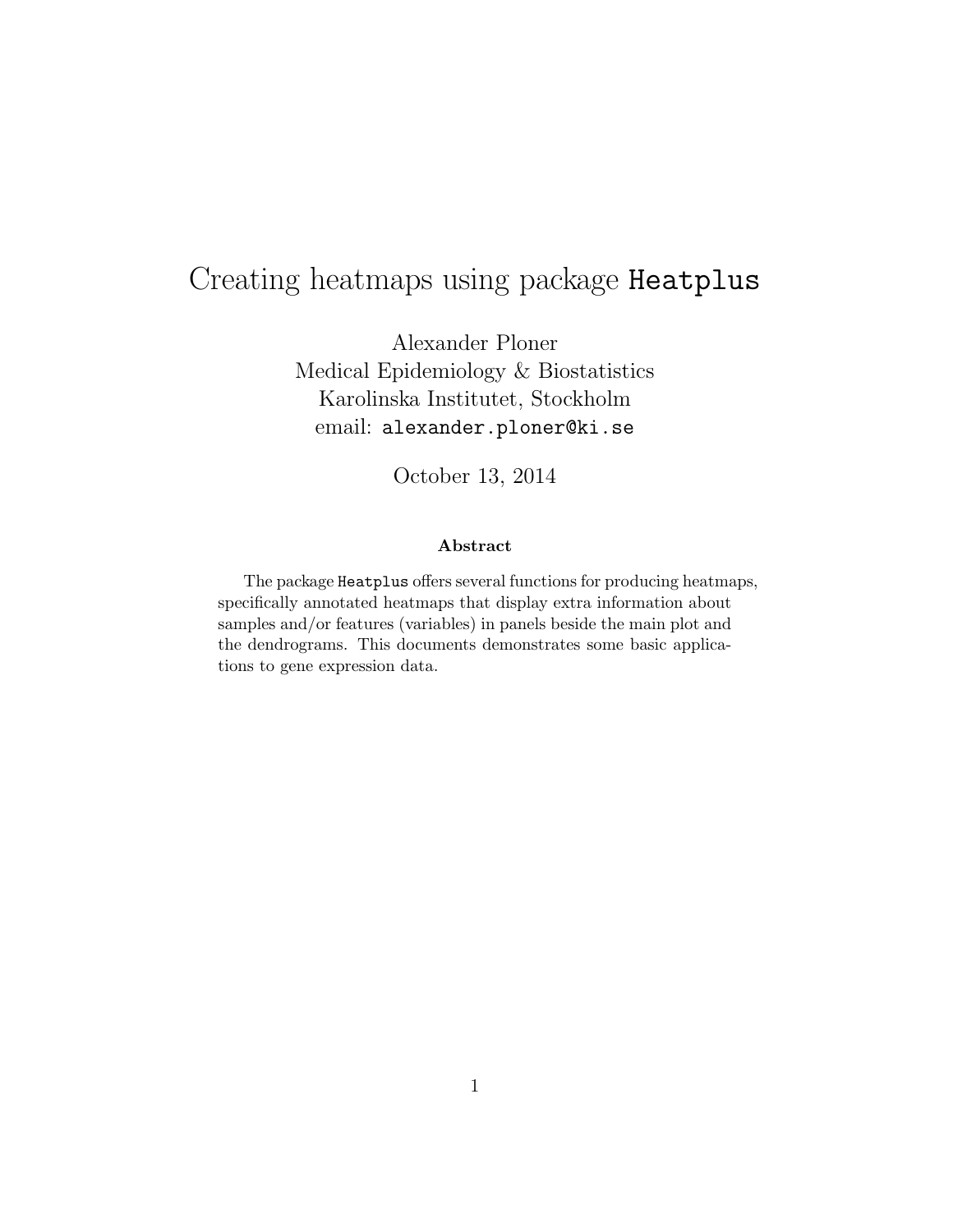# Contents

| $\mathbf{1}$ | Setup                       | $\bf{3}$ |
|--------------|-----------------------------|----------|
|              | 2 Regular heatmaps          | 3        |
|              | 3 Annotated heatmaps        | 8        |
|              | 4 Double-annotated heatmaps | 8        |
|              | 5 Roadmap                   | 12       |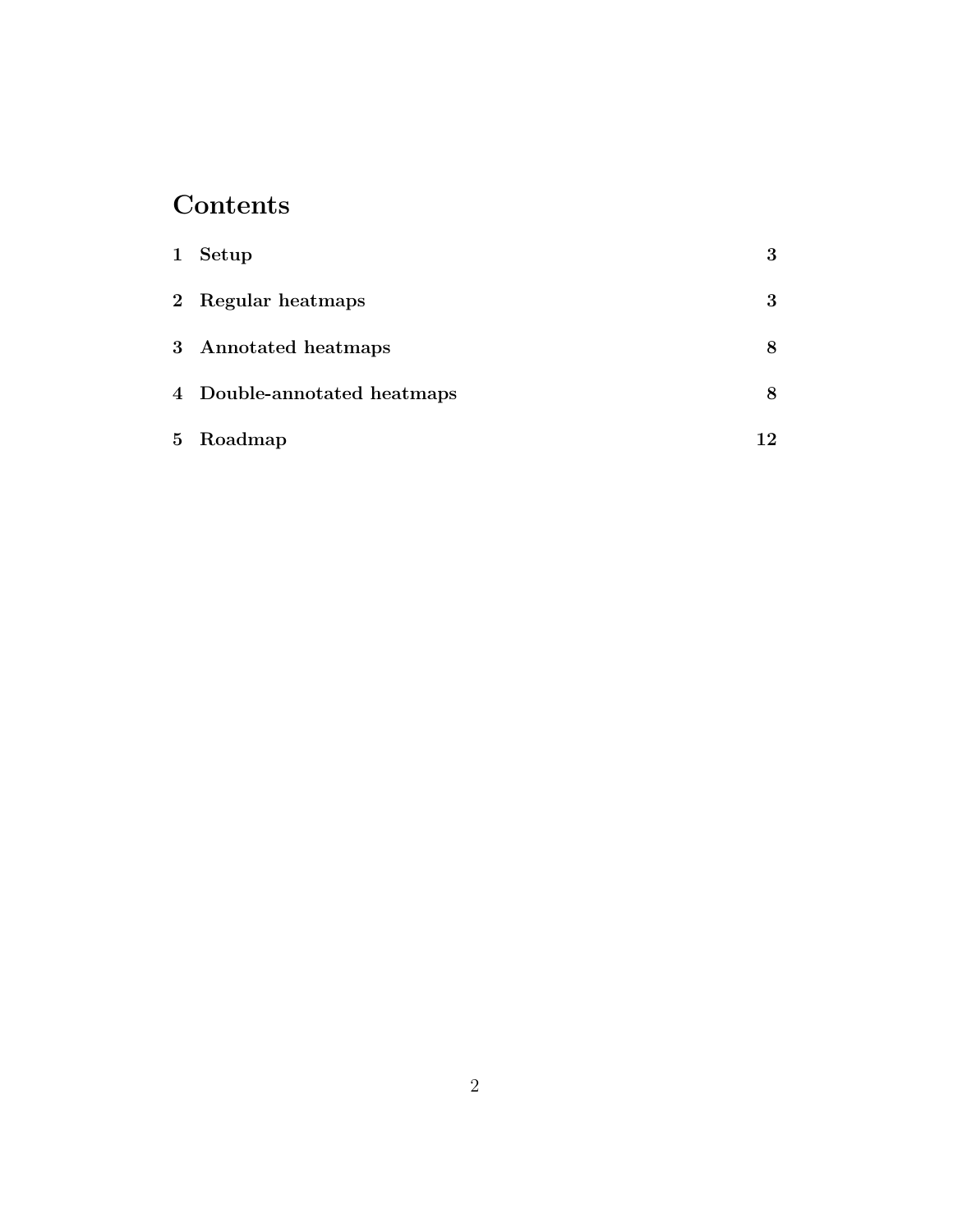## 1 Setup

We use the example data from Biobase for demonstration:

```
> require(Biobase)
> data(sample.ExpressionSet)
> exdat = sample.ExpressionSet
```
We also generate a shortlist of genes that are associated with the phenotype type:

```
> require(limma)
> design1 = model.matrix( ~ type, data=pData(exdat))
> lm1 = lmFit(exprs(exdat), design1)
> lm1 = eBayes(lm1)
> geneID = rownames(topTable(lm1, coef=2, num=100, adjust="none", p.value=0.05))
> length(geneID)
```
[1] 46

(Of course, this is only for the example's sake, as it does not account for multiple testing.)

```
> exdat2 = exdat [geneID,]
```
# 2 Regular heatmaps

The function regHeatmap generates heatmaps without annotation. Apart from some display defaults, this is very similar to standard heatmap, but allows you to add a simple legend.

Figure 1 shows the full example data with the default settings. Figure 2 shows the gene expression for the short list, with the legend moved to the right, for simpler breaks of the intensity scale and a different palette. Figure 3 shows how different distance- and clustering functions can be passed in. Figure 4 shows how the lists of arguments can be used to specify different settings for row- and column dendrograms.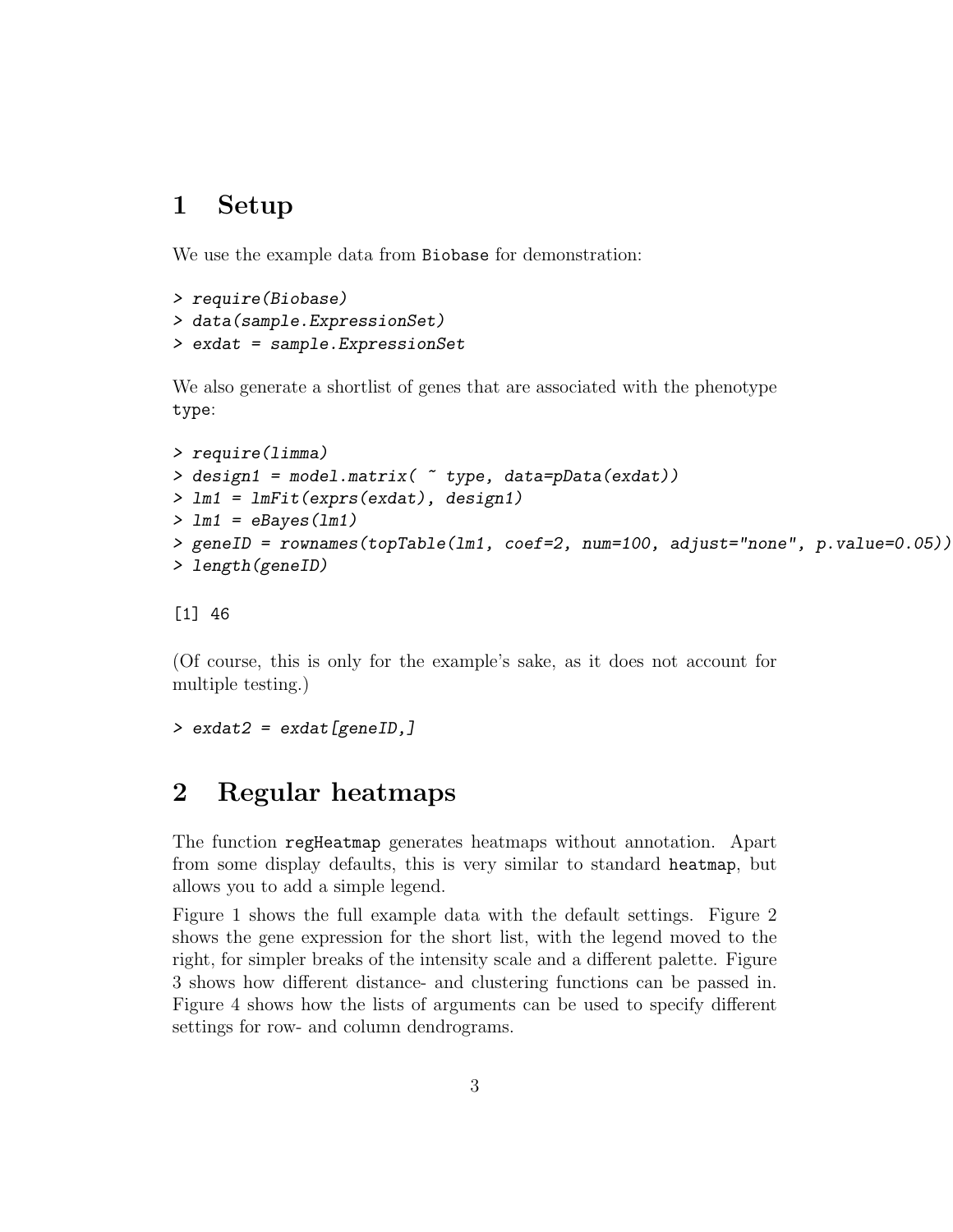```
> require(Heatplus)
> reg1 = regHeatmap(exprs(exdat))
```

```
> plot(reg1)
```


Figure 1: Heatmap with row- and column dendrograms and a legend for 500 genes and 26 samples.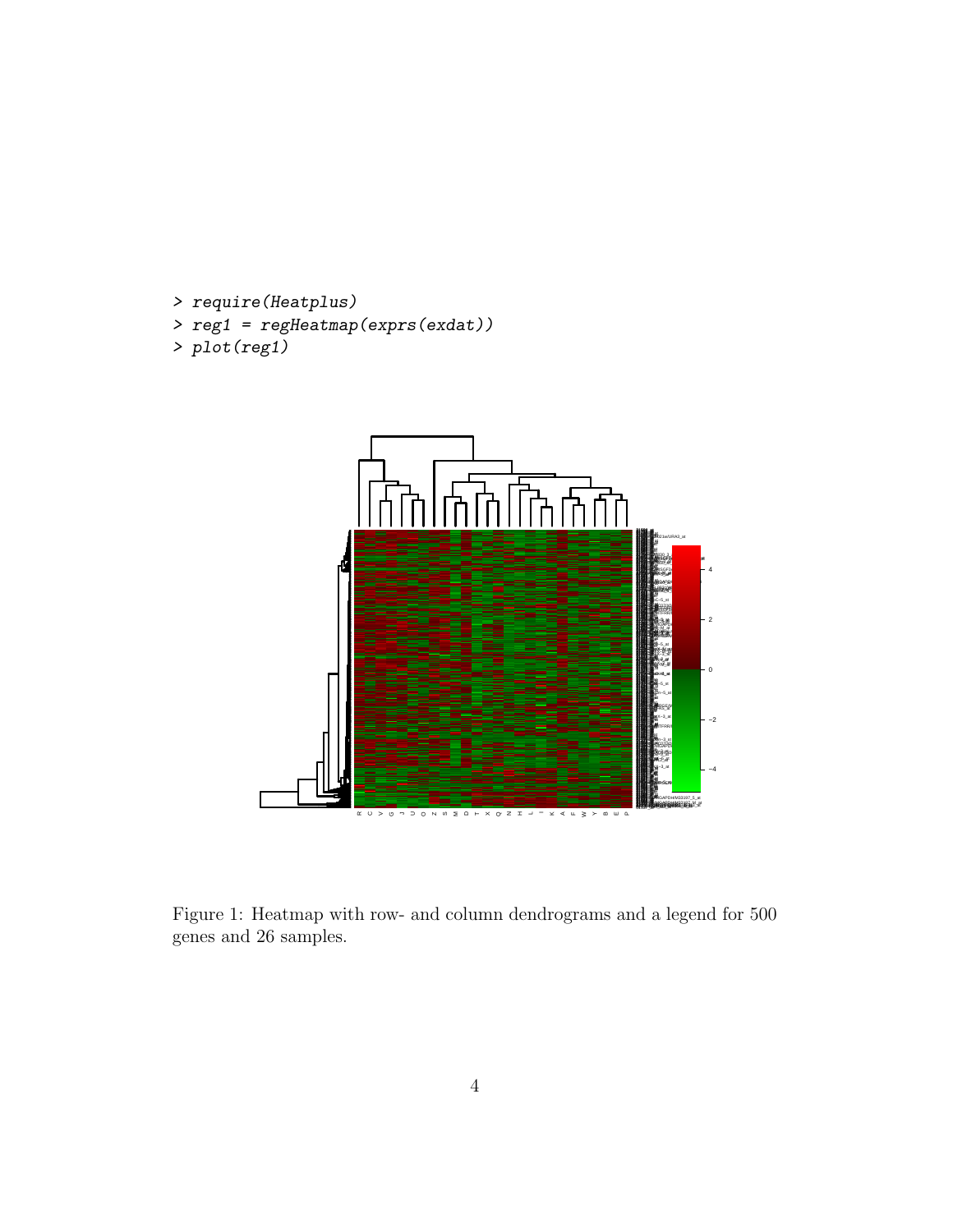> reg2 = regHeatmap(exprs(exdat2), legend=2, col=heat.colors, breaks=-3:3) > plot(reg2)



Figure 2: Heatmap with row- and column dendrograms and a legend for 46 genes and 26 samples. Legend placement, color scheme and intervals have been changed compared to the default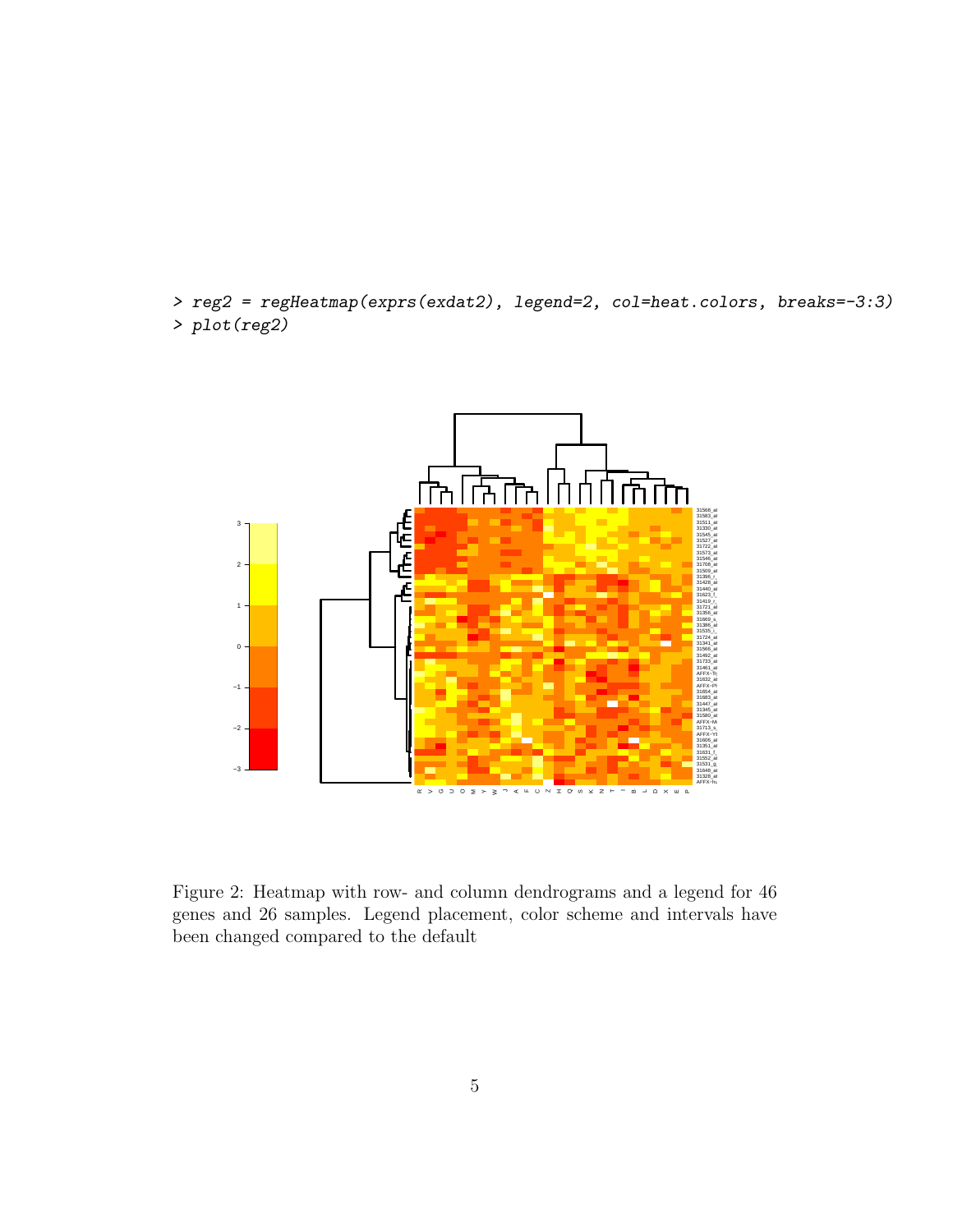```
\geq corrdist = function(x) as.dist(1-cor(t(x)))
> hclust.avl = function(x) hclust(x, method="average")
> reg3 = regHeatmap(exprs(exdat2), legend=2, dendrogram =
+ list(clustfun=hclust.avl, distfun=corrdist))
> plot(reg3)
```


Figure 3: Heatmap with row- and column dendrograms and a legend for 46 genes and 26 samples. Distance measure (correlation distance instead of Euclidean) and clustering method (average instead of complete linkage) for the dendrogram are changed compared to the default.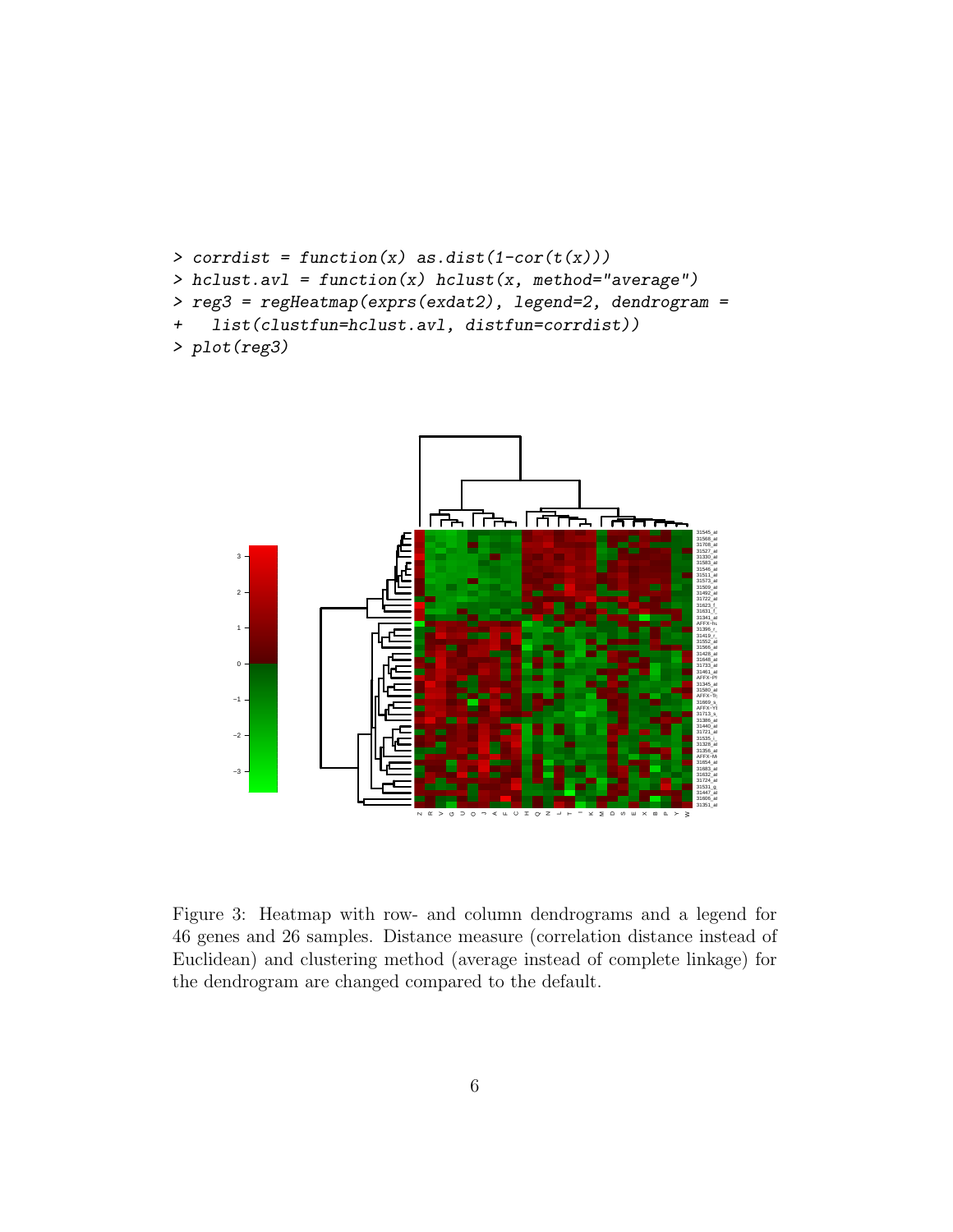- > reg4 = regHeatmap(exprs(exdat2), legend=3,
- + dendrogram=list(Col=list(status="hide")))

```
> plot(reg4)
```


Figure 4: Heatmap with row- and column dendrograms and a legend for 46 genes and 26 samples. The column dendrogram is not shown, though the samples are still arranged as in Figure 2.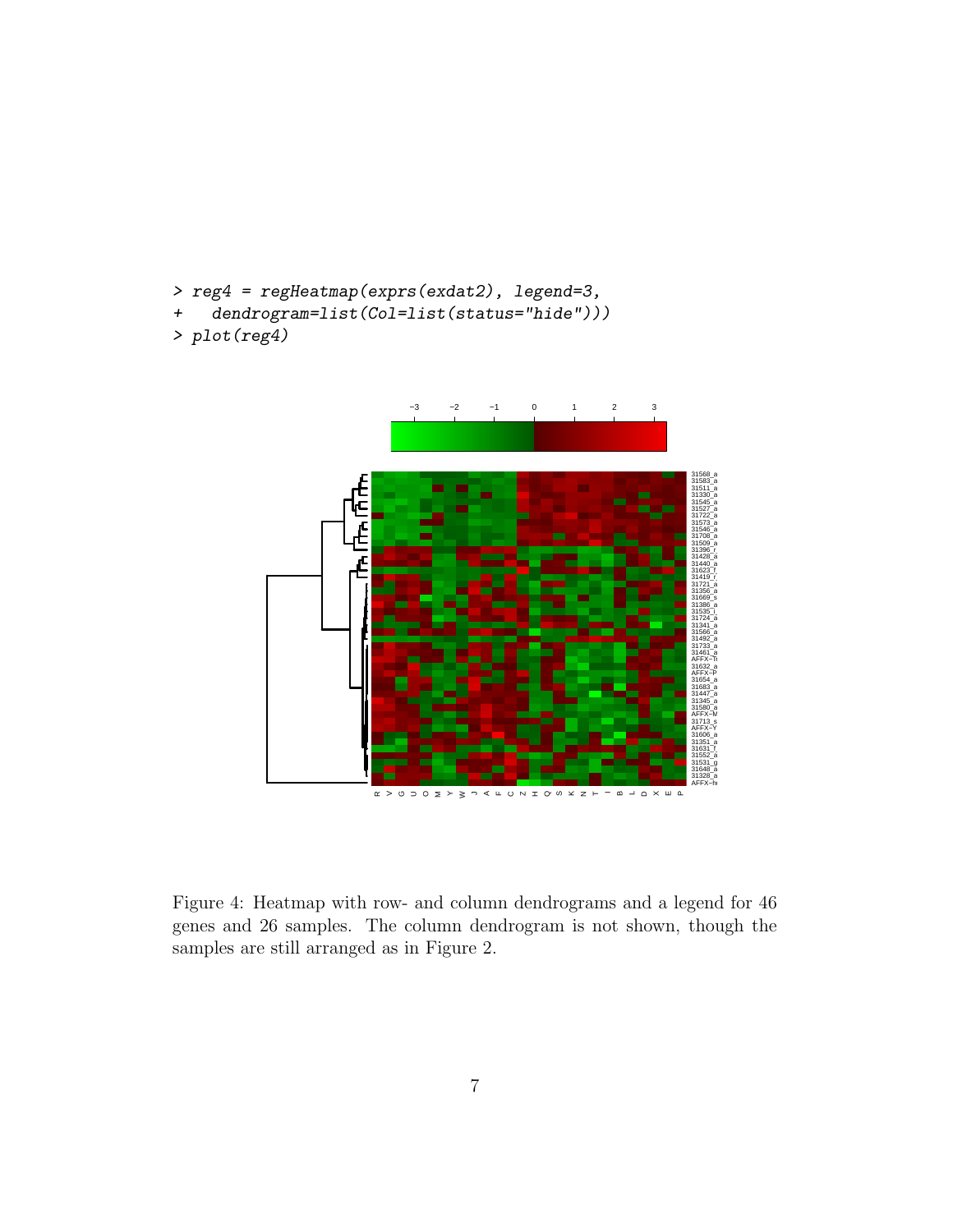## 3 Annotated heatmaps

Figure 5 shows the default annotated heatmap for the full data set. Figure 6 shows the default annotated heatmap for the smaller data set, with the column dendrogram cut at distance 5000.

Figure 7 shows a similar plot as Figure 6, but cut at a distiance of 7500 (resulting in two instead of three clusters) and with costumised cluster labels.

## 4 Double-annotated heatmaps

We can also add annotation information about the features. These can be of all kinds: quality information, relationship with sample annotation, or membership in different pathways. Let's start with the median of the standard errors as a quality control measure:

```
> SE = apply(get("se.exprs", assayData(exdat2)), 1, median)
```
Then we look at the correlation of the features with the variable score in the phenotype data, plus t-statistic and p-value:

```
> CO = cor(t(exprs(exdat2)), pData(exdat2)$score)
> df = nrow(exdat2)-2> TT = sqrt(df) * CD/sqrt(1-C0^2)> PV = 2*pt(-abs(TT), df=df)
```
Finally, we want to see which of the features are associated with the GeneOntology category translational elongation:

```
> require(hgu95av2.db)
> allGO = as.list(mget(featureNames(exdat2), hgu95av2GO))
> isTransElong = sapply(allGO, function(x) "GO:0006414" %in% names(x))
```
Let's put this into an annotation data frame:

```
> annFeatures = data.frame(standard.errors=SE, sigCorScore=PV<0.05,
+ isTransElong)
```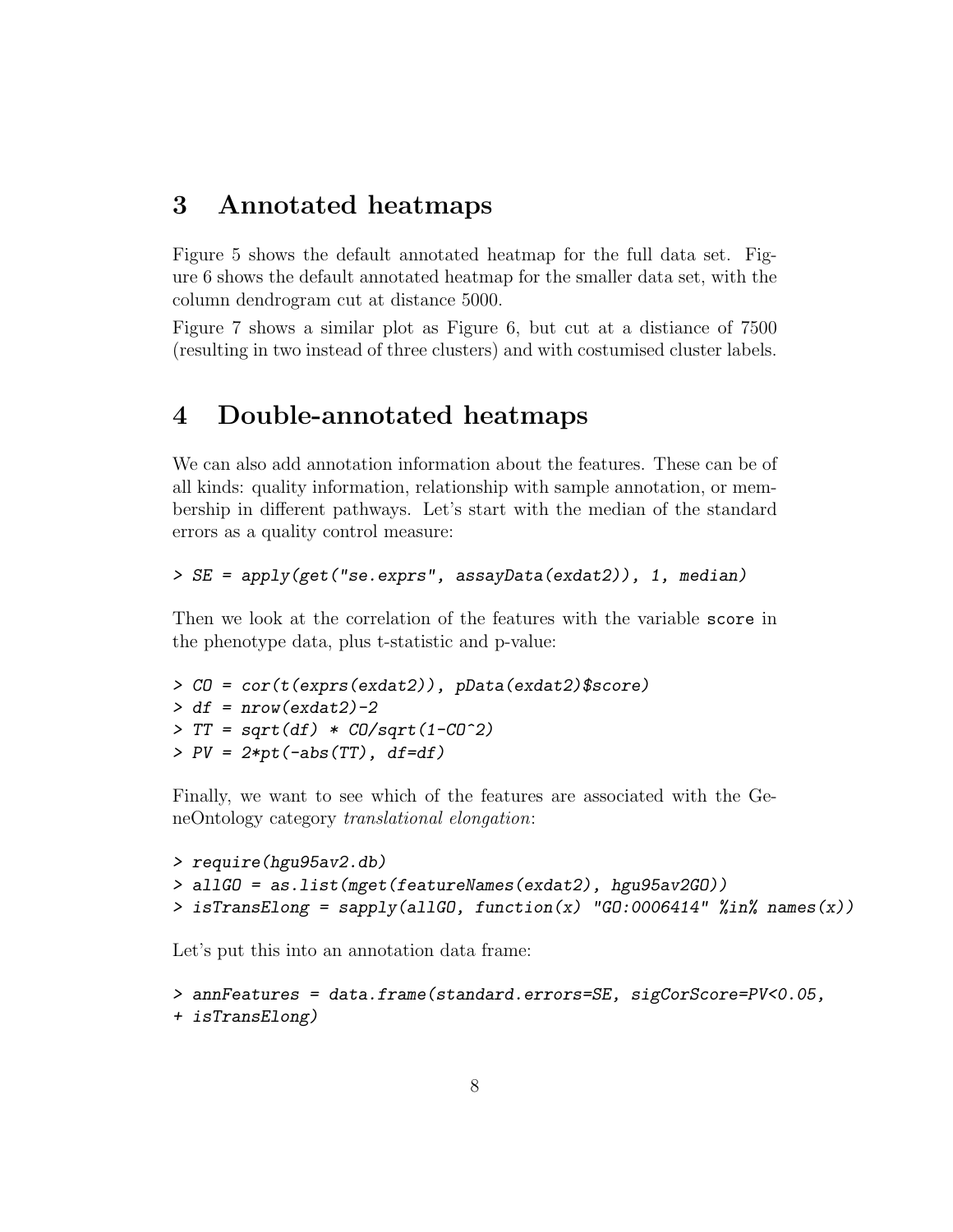```
> ann1 = annHeatmap(exprs(exdat), ann=pData(exdat))
> plot(ann1)
```


Figure 5: Annotated heatmap with row- and column dendrograms and a legend for 500 genes and 26 samples.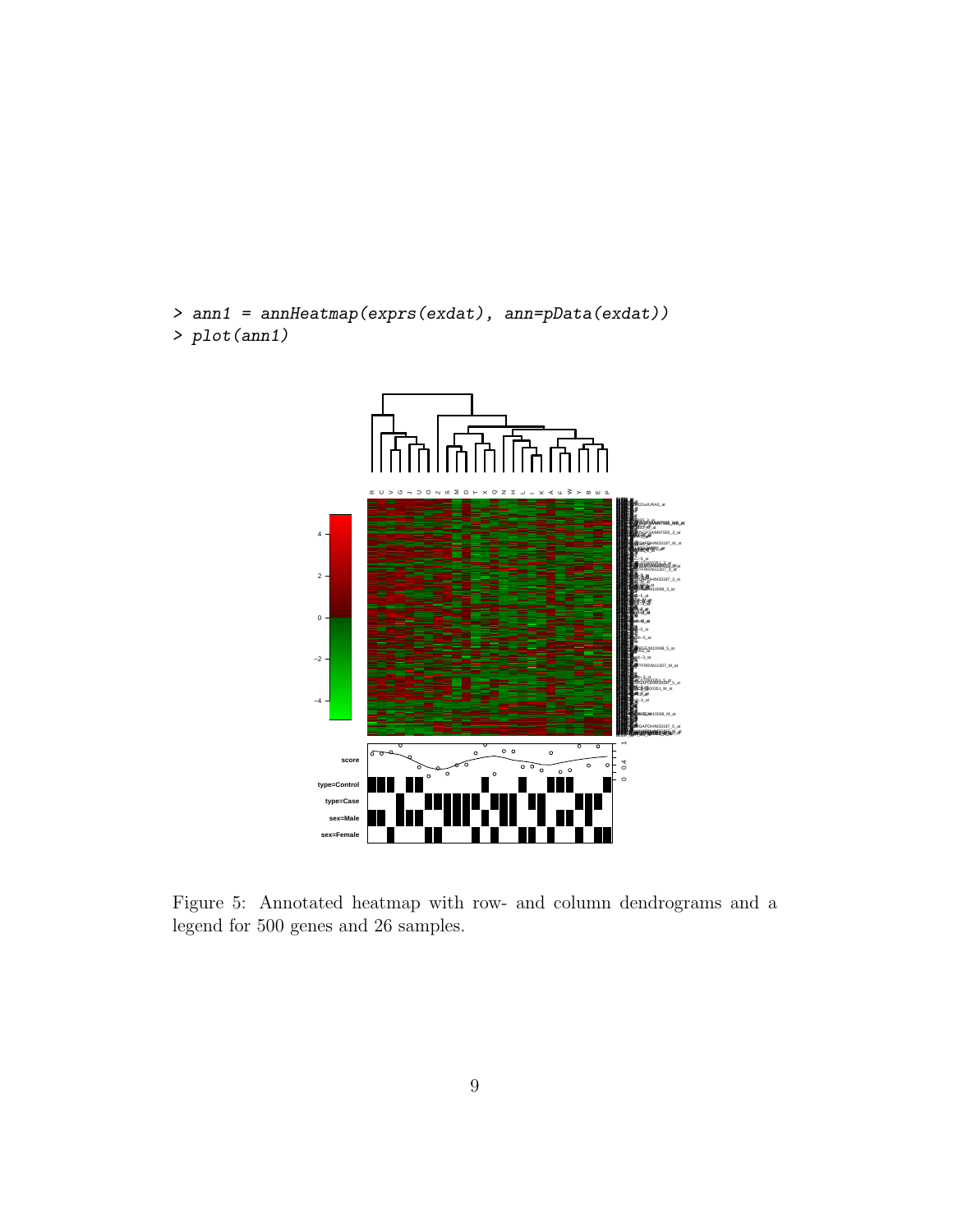> ann2 = annHeatmap(exprs(exdat2), ann=pData(exdat2), cluster=list(cuth=5000)) > plot(ann2)



Figure 6: Annotated heatmap with row- and column dendrograms and a legend for 46 genes and 26 samples. The column dendrogram is cut at  $h =$ 5000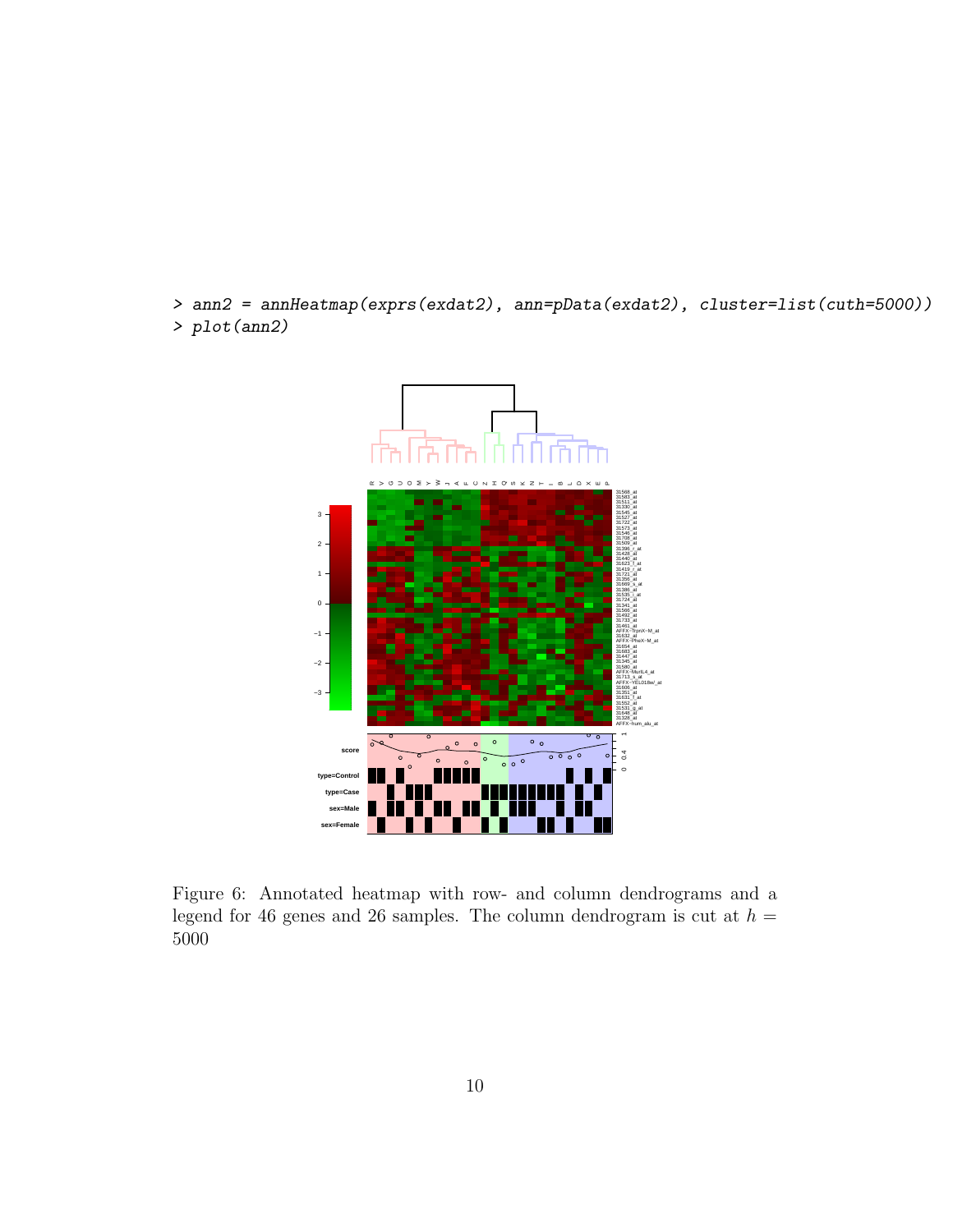```
> ann3 = annHeatmap(exprs(exdat2), ann=pData(exdat2),
+ cluster=list(cuth=7500, label=c("Control-like", "Case-like")))
> plot(ann3)
```


Figure 7: Annotated heatmap with row- and column dendrograms and a legend for 46 genes and 26 samples. The column dendrogram is cut at  $h =$ 7500, and we add cluster names, based on the annotation.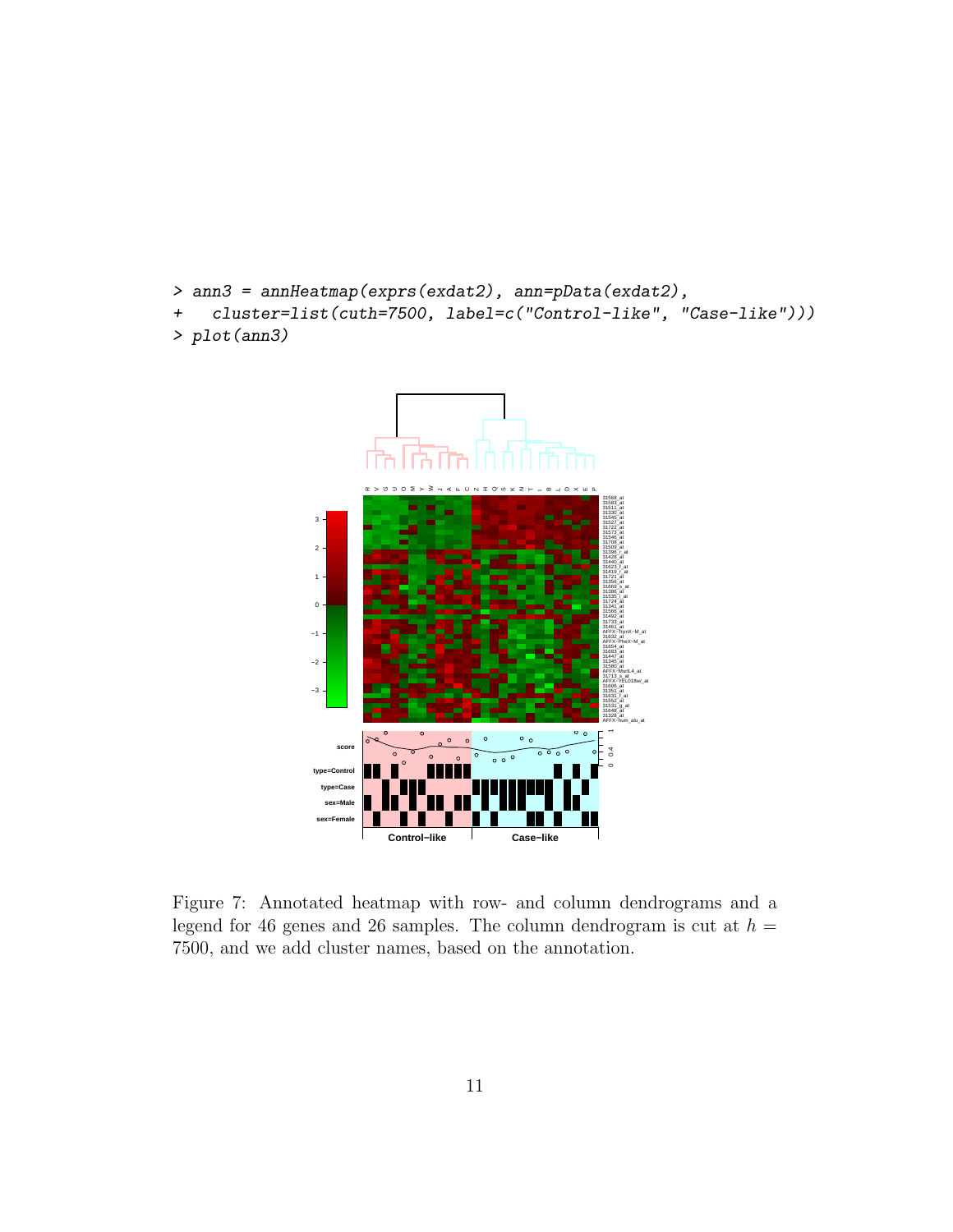Figure 8 shows the smaller data set with default settings. Figure 9 changes the space alloted for the feature- and sample labels. Figure 10 additionally slims the annotation data frames by excluding the reference levels for the factor variables; it also shows how the plot method allows changing the proportions of the heatmap in display. Figure 11 shows how to construct an annotation data frame beforehand using convAnnData and passing it in unchanged using the asIs switch in the annotation argument.

# 5 Roadmap

The following improvements are planned for the next release:

- Improved precision for coloring the cutting height in dendrograms
- Specification of common clustering algorithms and distance measures via character codes (instead of costum wrapper functions for hclust and dist)

The medium term goal is of course to add more specific methods for common Bioconductor classes and relevant objects, as well as providing convenience functions for including biological annotation data more easily, but there is no detailed road map for this yet.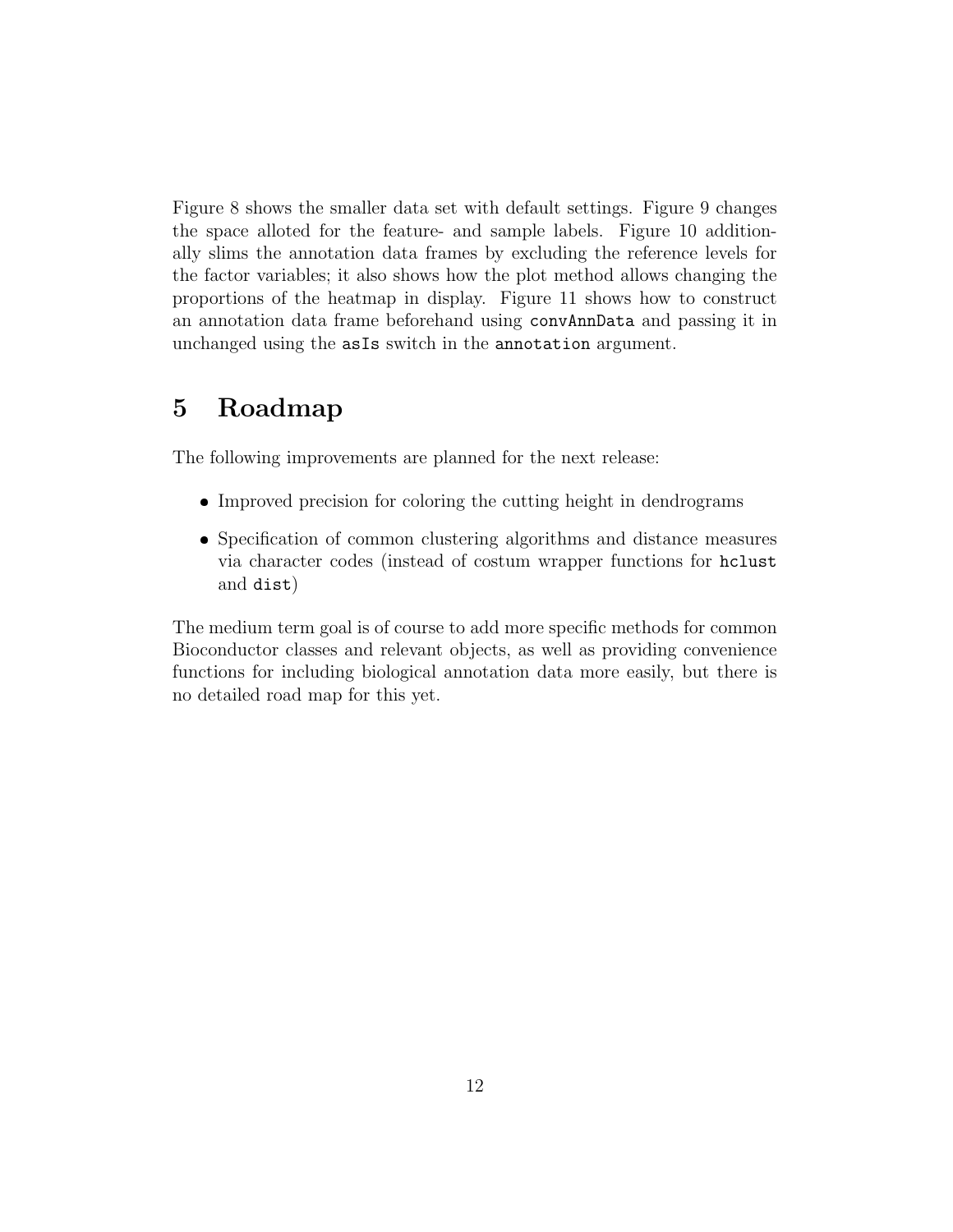```
> ann4 = annHeatmap2(exprs(exdat2),
+ ann=list(Col=list(data=pData(exdat2)), Row=list(data=annFeatures)))
> plot(ann4)
```


Figure 8: Double annotated heatmap with row- and column dendrograms and annotation, plus a legend, for 46 genes and 26 samples.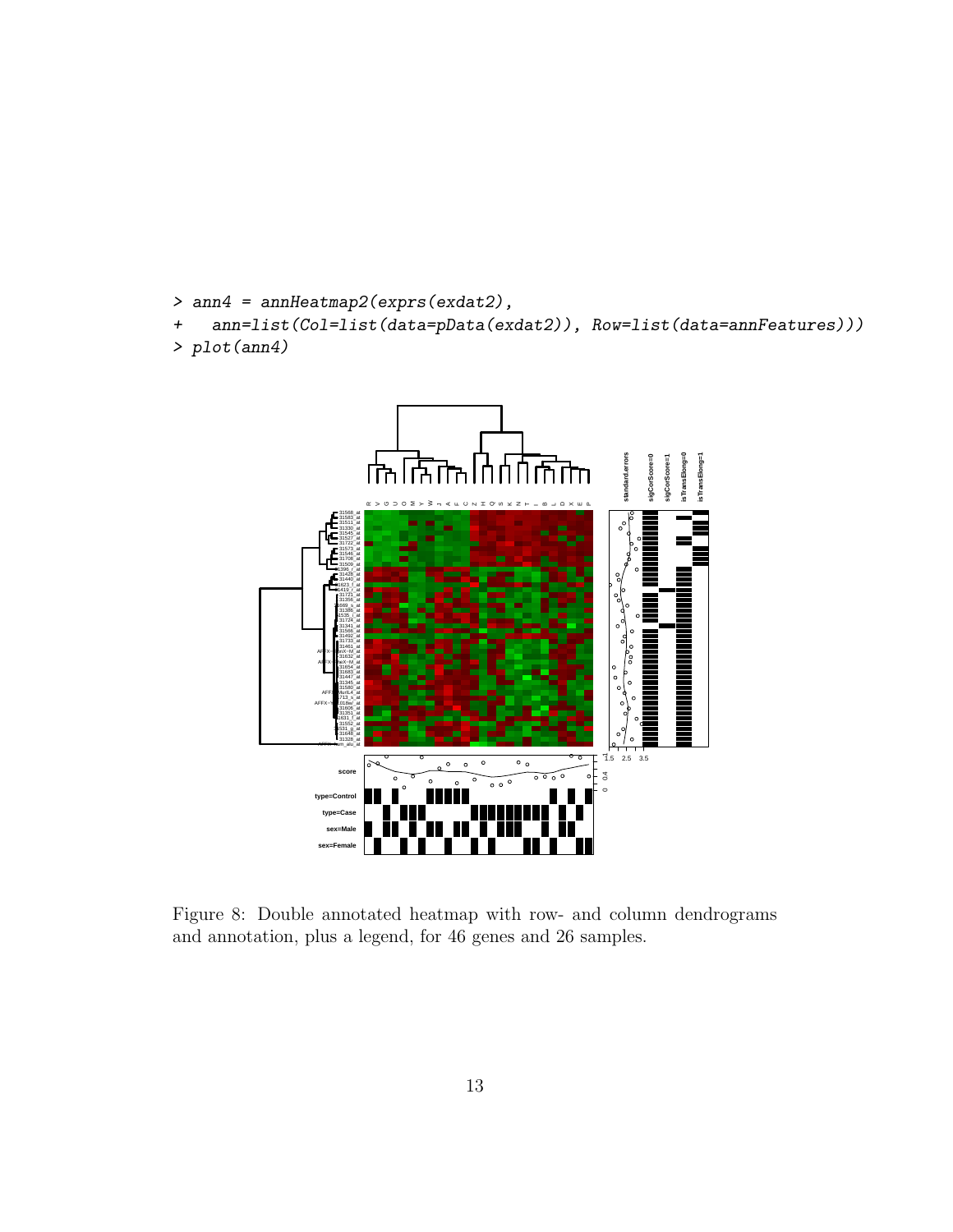```
> ann4a = annHeatmap2(exprs(exdat2),
```
- + ann=list(Col=list(data=pData(exdat2)), Row=list(data=annFeatures)),
- + labels=list(Row=list(nrow=7), Col=list(nrow=2)))

```
> plot(ann4a)
```


Figure 9: Double annotated heatmap with row- and column dendrograms and annotation, plus a legend, for 46 genes and 26 samples, with modified space for column/row labels.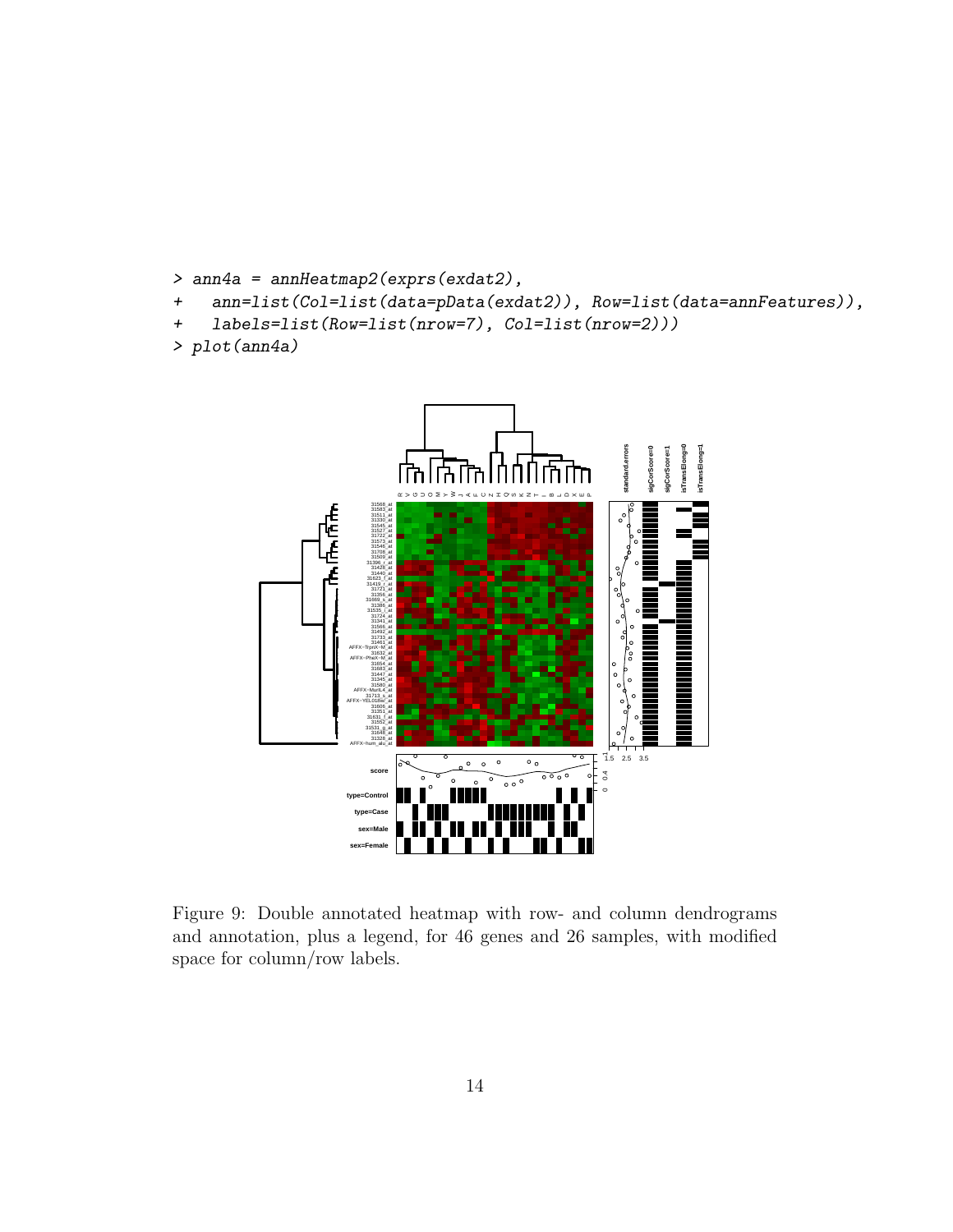```
> ann4b = annHeatmap2(exprs(exdat2),
```
+ ann=list(inclRef=FALSE, Col=list(data=pData(exdat2)), Row=list(data=annFeatu

```
+ labels=list(Row=list(nrow=7), Col=list(nrow=2)))
```

```
> plot(ann4b, widths=c(2,5,1), heights=c(2,5,1))
```


Figure 10: Double annotated heatmap with row- and column dendrograms and annotation, plus a legend, for 46 genes and 26 samples. Extra space for labels, no reference levels for annotation data, and changed proportions of the plot.